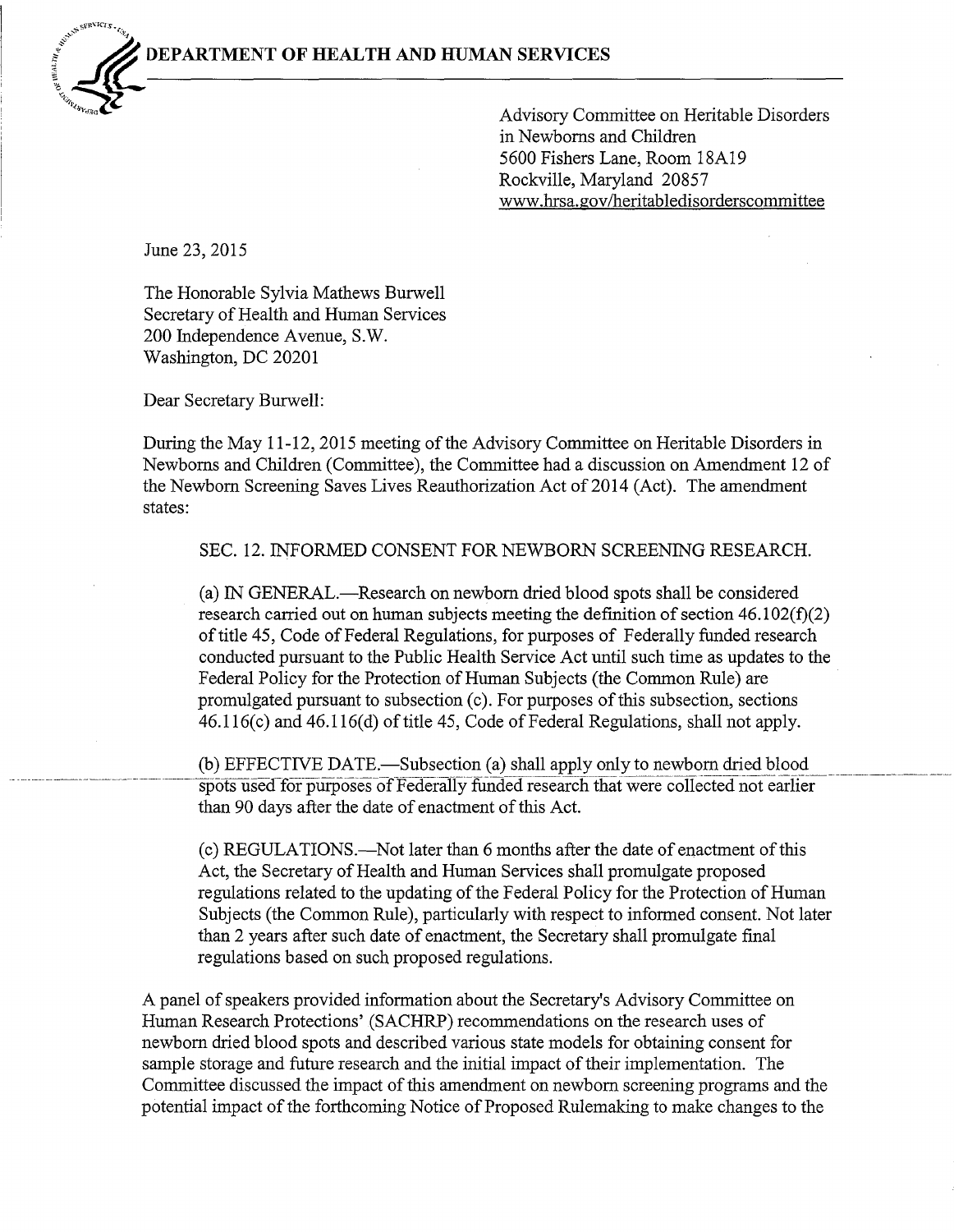Federal Policy for the Protection of Human Subjects (i.e., the Common Rule).

Based on the discussion, the Committee determined that more clarification and guidance is needed for State newborn screening programs on how to implement this amendment. As such, I am providing you with the Committee's six recommendations for Secretarial consideration:

The ACHDNC recommends that the Secretary of Health and Human Services (HHS) should:

- 1. Adopt the SACHRP Recommendations Regarding Research Uses of Newborn Dried Bloodspots and the Newborn Screening Saves Lives Reauthorization Act of 2014.
- 2. Partner with States to inform the development of guidance for Institutional Review Boards that distinguishes between the use of dried blood spots for research and nonresearch in the context of required, routine newborn screening program activities such as quality assurance, quality improvement and method development for new tests for conditions currently recommended for screening and for conditions being evaluated for possible inclusion on the Routine Uniform Screening Panel..
- 3. Partner with States to inform the development of guidance for Institutional Review Boards on models for broad informed consent for using residual dried blood spots to perform newborn screening research.
- 4. Partner with States to inform the development of guidance for Institutional Review Boards that identifies appropriate models for broad informed consent for states that choose to store residual dried blood spots for future research purposes.
- 5. Create and distribute communication materials targeted to professional organizations associated with obstetricians, nurses, midwives, and other health care workers who care for pregnant women and to the public on the importance of newborn screening and options for parents to participate in newborn screening research.
- 6. Consider mechanisms to fund States for translational research to:
	- a. Develop practice/evidence-based guidelines on informed consent for use of residual dried blood spots which include a cost effectiveness analysis.
	- b. Monitor research activities that require informed consent.

The Committee believes it is important to understand how requiring informed consent for storage of NBS samples for future research affects clinical newborn screening rates and encourages States to monitor these rates and compare them before and after policy implementation, taking into consideration any alternative explanations for changes. States are also encouraged to monitor who consents and who does not. This information could be valuable in determining what communication and educational materials are needed so that the overall newborn screening rate remains high and that the availability of stored NBS samples for research reflects the US newborn screening population.